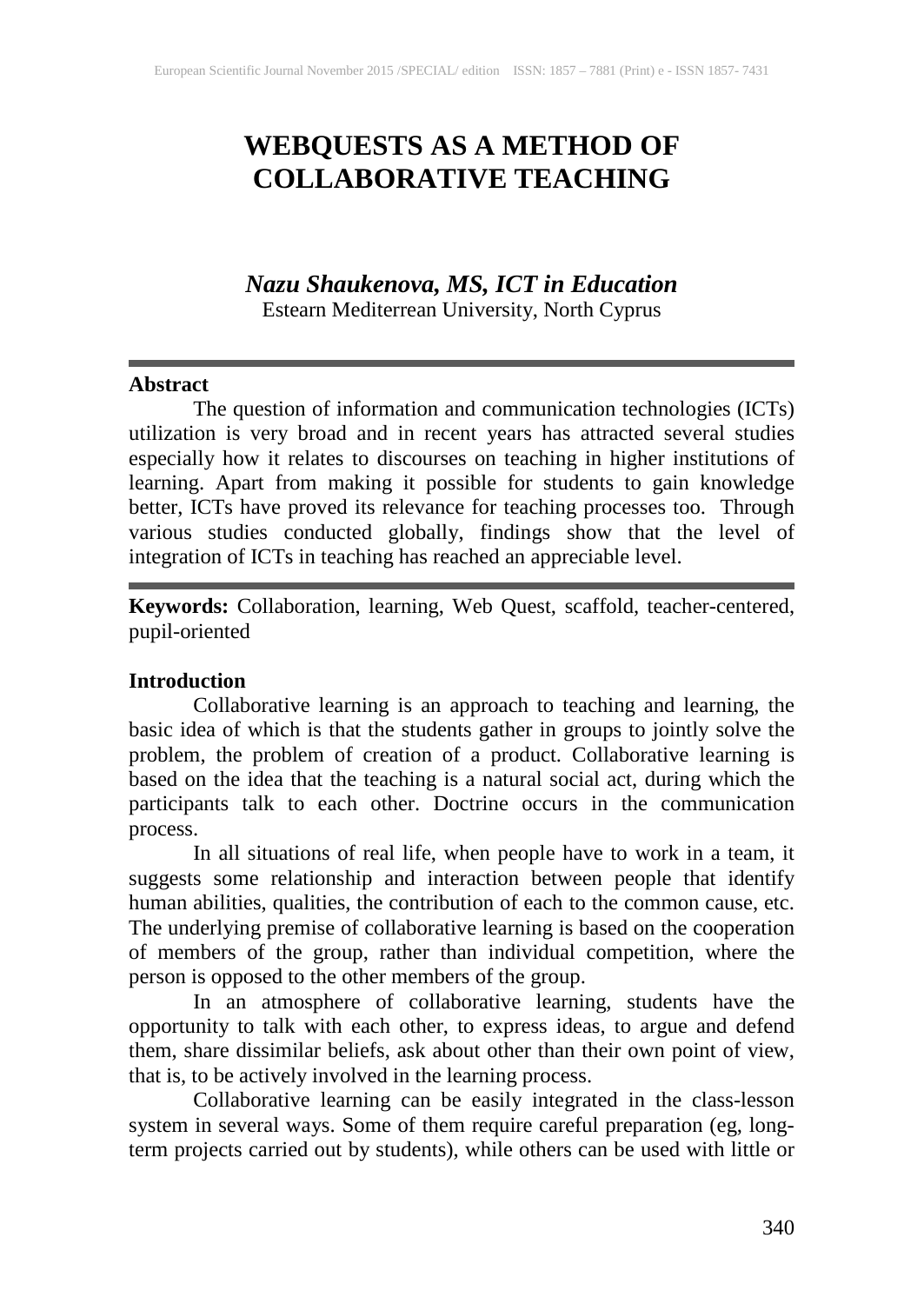no training (for example, the inclusion of for a lecture or an offer to discuss their views with the neighbor).

That the transition to teaching in collaboration forms of educational activities as lectures, notes and listening to the teacher are not excluded permanently and continue to exist in the students' discussions and other forms of active learning activities. Regardless of the method and the number of substituted lectures, the goal remains the same: *to get the process with the "teacher-centered" learning "pupil-oriented" training.*

At the heart of collaborative learning is the idea that knowledge is socially produced by communities of people and that the teaching is a natural social act, during which the participants talk to each other, that is, the teaching takes place in the communication process. Exchanging ideas, thoughts, feelings, experiences, people processed this information into knowledge, come to understand what is acceptable and meaningful to others in the community. That if a member of the community to learn how to listen and hear his colleagues, he will learn to construct their own knowledge. Thus, using the idea of collaborative learning can solve the following methodological problem:

• Improving the efficiency of learning. The student learns better if he is able to speak, declare, interact with other members of the team; • Improving literacy of speech and writing. From the ability to speak and communicate with other members of the team depends on the ability of students to write correctly and logically.

In the process of social interaction between students create a learning community of people who possess the knowledge and ready to acquire new knowledge in the process of communicating with each other, the joint cognitive activity. Any member of this community may join the knowledge already created by mankind through communication with more knowledgeable people.

Cooperative learning is more prescriptive than collaborative learning, more controlled by the teacher. That is, cooperative learning, as opposed to collaborative learning, suggests greater structuring activities of students, more guidance and supervision by a teacher for this activity. While collaborative learning is an approach to teaching and learning, the basic idea of which is that the students gather in groups for joint problem solving. Collaborative learning is based on the idea that learning occurs in the process of communication, so the social aspect of this approach is more important than in the framework of cooperative learning.

And you can learn in a different way, when next to you your comrades, who can ask if something is not understood, you can discuss the decision the next task. And if your success depends on the success of the whole group, then you can not not be aware of their responsibility for the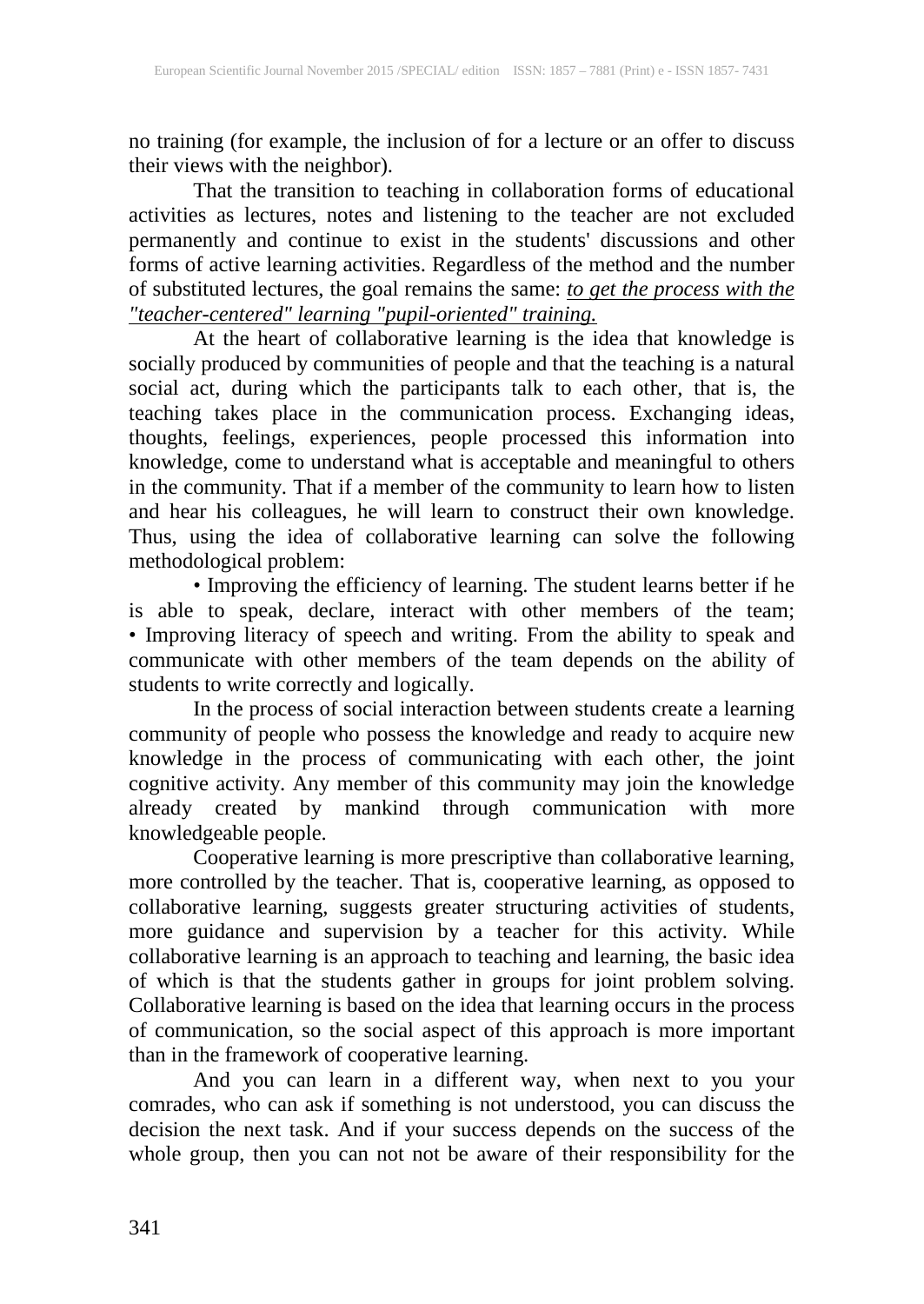progress and success of your comrades. From the awareness of this fact the authors of teaching in collaboration are repulsed. During training all will do mistakes. Only one needs more time and effort to master the material, other less. How to do it - it is a technique!

Practice shows that learn together not only easier and more interesting, but also much more efficient. And it is important that this efficiency is not for only academic success of students, it concerns their intellectual development, but also moral. Help others to solve any problems together, share the joy of success or failure of bitterness - and of course, how to laugh, sing, and enjoy life.

### **Web Quest**

The main idea of collaborative learning - learning together, and not just something to perform together! These thoughts are the basis of collaborative learning.

Web Quest as an educational tool has recently been widely adopted in the K-16 education. However, its basic principles and functions are not well understood, that led to inconsistencies in practice. This study defines the basic constructs Web Quests perception teachers and the factors influencing their perception. The survey was conducted on teachers recruited from a single large research university in the United States and professional mailings. The results show three designs are perceived by teachers as critical for Web Quests: constructivist problem solving, social interaction and scaffolded learning. The results also show that variables such as goal Web Quest use, years of study, years of using web quests and gender to predict, to varying degrees, the perception of teachers on Web Quests. Talk made on how to structure identified can be used to improve online teaching and learning. Suggestions for further research are included by studying the impact of social, psychological and emotional factors on the learning process of students in Web Quests.

It provides teachers with educational framework to create a meaningful online learning. Well-designed Web Quest contains six steps: Introduction; the problem; information sources; description of the process; evaluation; and an conclusion. Student-centered and inquiry-based Web quest, usually built around a scenario of interest to students, who work in small groups, following the instructions in the Web Quest model. Look for information from the web links provided by the teacher, analyze and synthesize information, and then present the solution to the problem. Students collectively contribute to the understanding of issues of considerable widely and deeply. Continuing formative assessment, which often takes the form of headings used to assess student learning, that aims to help students grow, not only to notice their mistakes.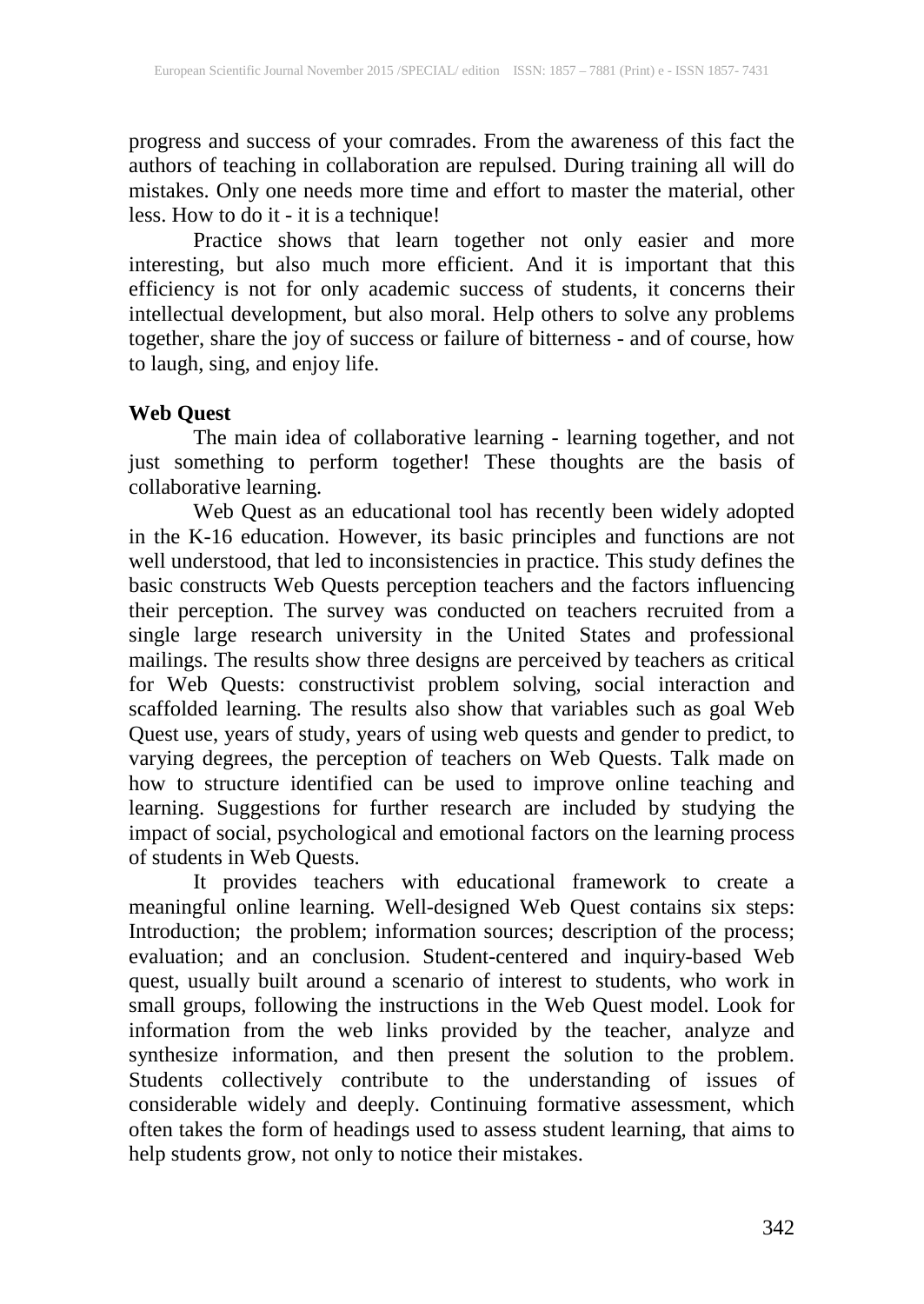Web Quest as an effective training tool is characterized by deep assimilation of new knowledge through of critical thinking. Studies show that Web Quest is supported by four main structures: critical thinking, application of knowledge, social skills and skaffolded learning.

The objective of this study was to investigate the perception of teachers and determine the content of Web Quests variables that significantly predicted perceptions of teachers. Thus, the research questions for the study were:

1) What factors are perceived by teachers as crucial for Web Quests?

2) What variables that affect the perception of such?

To predict the perception of teachers on the web quests were performed hierarchical regression analysis. Four variables gender, goal Web Quest use, years of teaching and years of using Web Quest were used as predictors based on the results of the correlation analysis. In order to predict these variables were introduced: The aim of Web Quest use, Web Quest years use, years of study and gender.

The discussion of the findings was focused on the research questions proposed earlier:

1) What are the factors perceived by teachers as critical to the WebQuests?

2) What are the variables that affect such perceptions?

The finding implies that teachers believe that teaching critical thinking skills and application of knowledge must be located in a constructivist learning environment that would be "to engage students and require them to solve problems and build skills that are most meaningful to them.

The Web Quest is one of a training model that was acquired by teachers and students for their easiness to design, develop and use in the classroom.

But it is at the same time problems for those who are not able to understand the basic principles of design and web quests, and are also confused about the design and implementation of web quests in teaching and learning. The aim of this study was to identify the constructs in the perception of teachers that put in the model Web-Quest, as well as variables that can affect the perception of teachers on the web quests.

The results of this research have expanded our theoretical and practical understanding of Web Quests.

Theoretically, this research has helped us to reach beyond traditional theoretical basis of web quests and to think about other aspects of web quests as a learning tool. That is, instead of focusing on the components of critical thinking skills and application of knowledge, emphasis is now placed on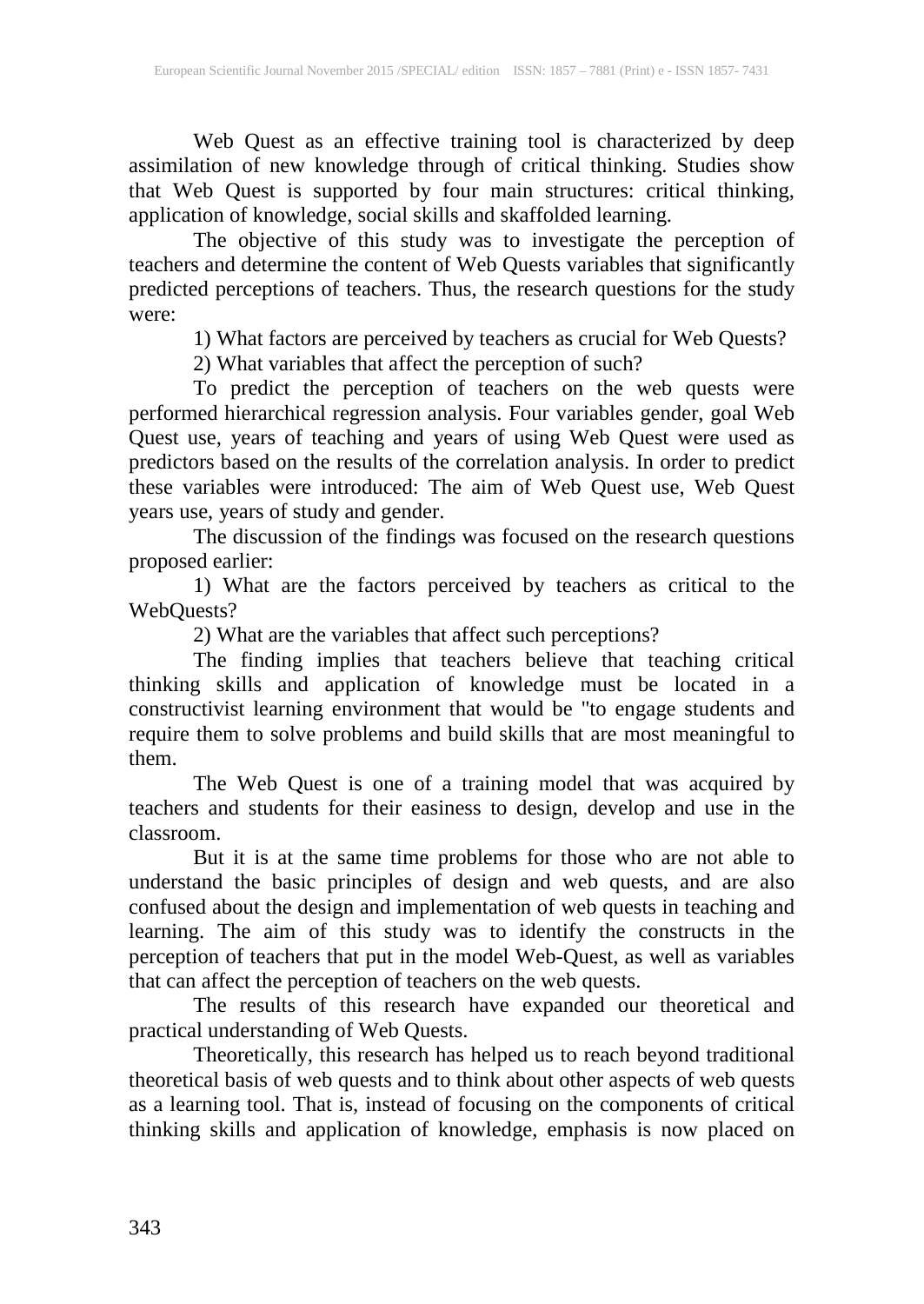constructivist learning, which includes critical thinking and knowledge application.

In practice, the findings offer the opportunity to reflect on current teaching practice Web Quest. For example, instead of having to limit yourself to just the development of interpersonal and small group skills, positive interdependence, individual accountability, and so on, the practice of social cooperation should go beyond its traditional conceptual framework and include skills from other areas, such as knowledge of the application. Therefore, qualified teachers, instructional designers and other professionals in the field of education must recognize the unique features of web quests for the design and development that will benefit students at all levels. Designing and developing Web Quests is a complex process that involves careful planning by putting in perspective all the variables that can affect student's learning**,**, including social, psychological, cognitive, developmental, and so on. In the future, research should be investigated by the relationships among these variables to better understand the complexity of Web Quest learning. Although this study identified three constructs as perceived by teachers critical to Web Quest design and development, further empirical research is needed to validate the constructs in practice.

Our understanding of web quests will be limited if the identification and verification of structures listed applies only to the model of the web quests, without considering the impact of pedagogical and affective factors in learning. Therefore, in future research to expand, to investigate the relationship between the perception of teachers, pedagogy and affective domain.

We can point out such features of web quests is that some or all of the information presented on this site for independent or group work students are actually on different websites. Due to the same active hyperlinks, students do not feel, but work in a single information space for which is not a significant factor in the exact location of a particular portion of the educational information. The student is given the task to collect materials on the Internet by a particular topic, to solve a problem using these materials. Links to sources are part of the teacher, and they can often find themselves using conventional search engines. The completions of the quest are their own web pages on the subject, or some other creative works in electronic, printed or verbal.

It is worth noting that all (from the work process to the scoring criteria) is discussed with the students, in what appears collaboration between students and teachers. By itself, Web Quest presents a list of resources - from teach-yourself up links to sites on the Internet where students will be easier to find the information you need, without getting to third party sites and does not waste time. Work can be carried out in small